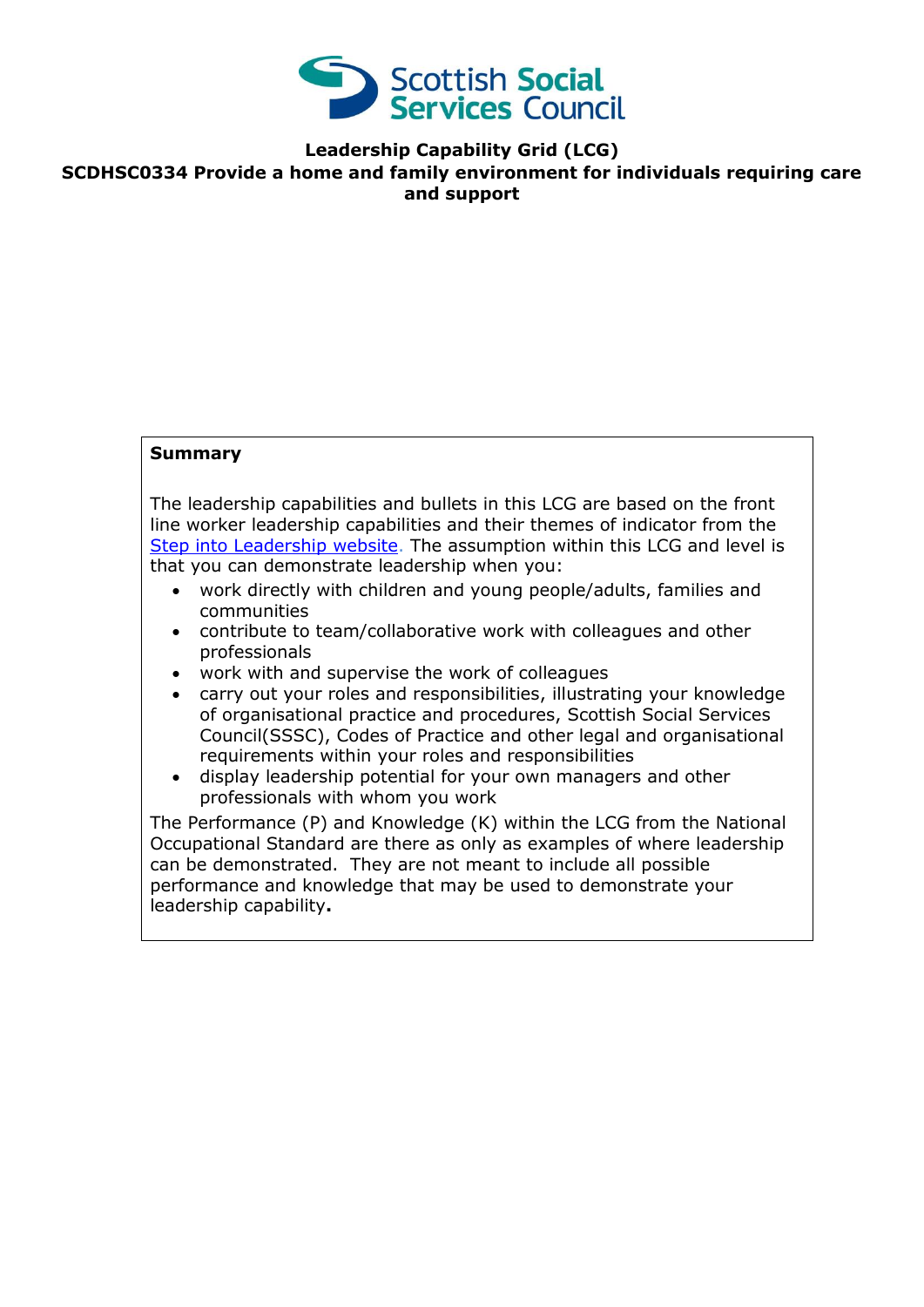

## **Leadership Capability Grid (LCG)**

#### **SCDHSC0334 Provide a home and family environment for individuals requiring care and support**

| Leadership<br>capabilities         | When providing a home and family environment for individuals requiring<br>care and support you can demonstrate leadership capabilities by:                                                                                                                                                                                                                                                                                                                                                                                                                                                                                                                                                                                                                                                                                                                                                                                                                                                                                                                                                                                                                                                                                                                                                  |
|------------------------------------|---------------------------------------------------------------------------------------------------------------------------------------------------------------------------------------------------------------------------------------------------------------------------------------------------------------------------------------------------------------------------------------------------------------------------------------------------------------------------------------------------------------------------------------------------------------------------------------------------------------------------------------------------------------------------------------------------------------------------------------------------------------------------------------------------------------------------------------------------------------------------------------------------------------------------------------------------------------------------------------------------------------------------------------------------------------------------------------------------------------------------------------------------------------------------------------------------------------------------------------------------------------------------------------------|
| <b>Vision</b>                      | Providing a vision for those with whom you work and your organisation<br>when you:<br>• See how best to make a difference when planning goals with the<br>individual ( $P$ 21, 27, 40), actively working with the individual for whom<br>you are providing a home and family environment (P2-4, 6-18, 20, 30,<br>32, 35, 37-38, 40-41; K1-5, 10, 14, 22-24, 38-39, 44-45, 49) and<br>when working with others and family members (P19-20, 22,-26, 28,<br>39-41; K1-5, 10, 14, 22-24, 38-39, 44-48)<br>• Communicate and promote ownership of the vision for the individual<br>when planning for the individual ( $P$ 21, 27, 40), when providing a home<br>and family environment for individuals requiring care and support (P2-<br>4, 5-18, 20, 30, 32, 35, 37-38, 40-41; K1-5, 10, 14, 22-24, 38-39, 44-<br>48), when evaluating provision (P38-41) and when recording and<br>reporting incidents (P36)<br>• Promote social service values through the active participation with the<br>individual, family members and others (P2-4, 5-20, 22-26, 28, 30, 32,<br>35, 37-41; K 1-5, 10, 12-18; 28, 30, 44-45)<br>• See the bigger picture when demonstrating knowledge and practice of<br>organisational, local and national policies and procedures (P36; K6, 8-9,<br>26, 31-34, 37, 39) |
| Self-<br>leadership                | Displaying self leadership when you:<br>• Demonstrate and adapt leadership when providing a home and family<br>environment for individuals requiring care and support (P2-4, 5-20, 22-<br>26, 28, 30, 32, 35, 37-41; K25, 44-45)<br>Improve own leadership by seeking advice $(K18)$ and self-reflection<br>$\bullet$<br>(K25)<br>• Take intelligent risks when providing a home and family environment for<br>the individual requiring care and support $(P11, 29, 31, 35, 36; K36-37)$<br>Demonstrate and promote resilience (All P; K3, 4, 17, 30, 44-45, 47-<br>49)<br>Challenge discrimination and oppression $(K 1, 4, 30)$                                                                                                                                                                                                                                                                                                                                                                                                                                                                                                                                                                                                                                                           |
| <b>Motivating</b><br>and inspiring | Motivating and inspiring others when you:<br>Inspire people by personal example (P2-4, 5-20, 22-26, 28, 30, 32, 35,<br>$37-41$ ; K13-18, 44-45)<br>Recognise and value the contribution of others (P2-4, 5-20, 22-26, 28,<br>30, 32, 35, 37-41; K 9-10, 18, 44-45)<br>• Support the creation of a learning and performance culture (P13, 25,<br>30-35, 37-41; K14-18, 25, 45, 49)                                                                                                                                                                                                                                                                                                                                                                                                                                                                                                                                                                                                                                                                                                                                                                                                                                                                                                           |
| <b>Empowering</b>                  | Empowering people when you:<br>• Enable leadership at all levels (P2-4, 5-20, 22-26, 28, 30, 32, 35, 37-<br>41; K8-9; 14-18, 44-45)                                                                                                                                                                                                                                                                                                                                                                                                                                                                                                                                                                                                                                                                                                                                                                                                                                                                                                                                                                                                                                                                                                                                                         |